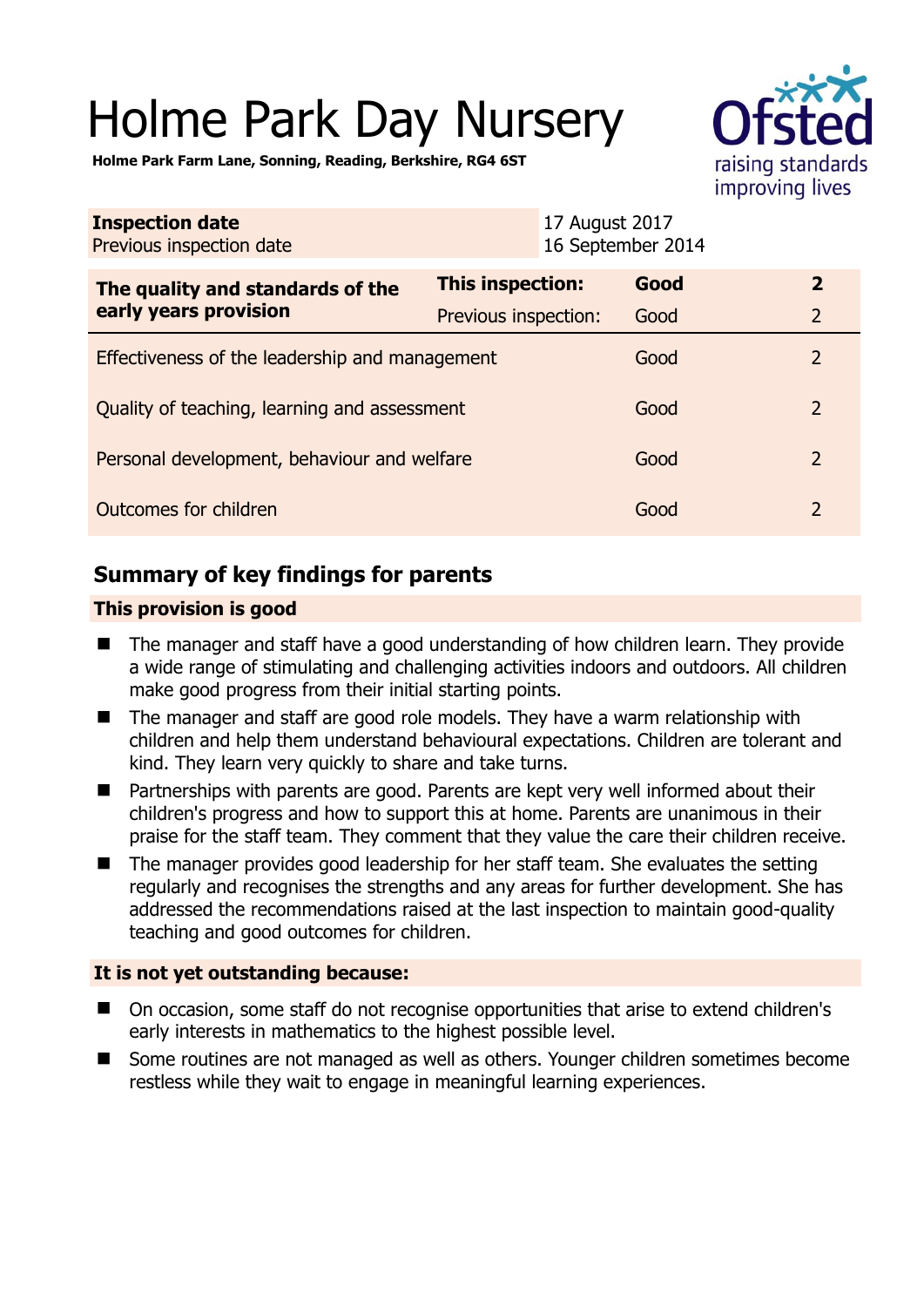# **What the setting needs to do to improve further**

#### **To further improve the quality of the early years provision the provider should:**

- develop staff knowledge and understanding of how to further extend children's early interests in mathematical language and concepts to the highest levels
- review the organisation of some routines so that all children stay focused and engaged in their learning.

#### **Inspection activities**

- The inspector observed the quality of teaching during activities indoors and outdoors, and assessed the impact this has on children's learning.
- The inspector looked at a range of documentation, including attendance and accident records; staff suitability checks; the self-assessment information; children's observation, assessment and planning records; and documentation linked to managing children's progress.
- The inspector spoke with members of staff and children at appropriate times during the inspection and held meetings with members of the management team.
- $\blacksquare$  The inspector completed a joint observation with the nursery manager.
- The inspector took into account the views of parents and carers spoken to on the day of the inspection and from written feedback.

#### **Inspector**

Julie Swann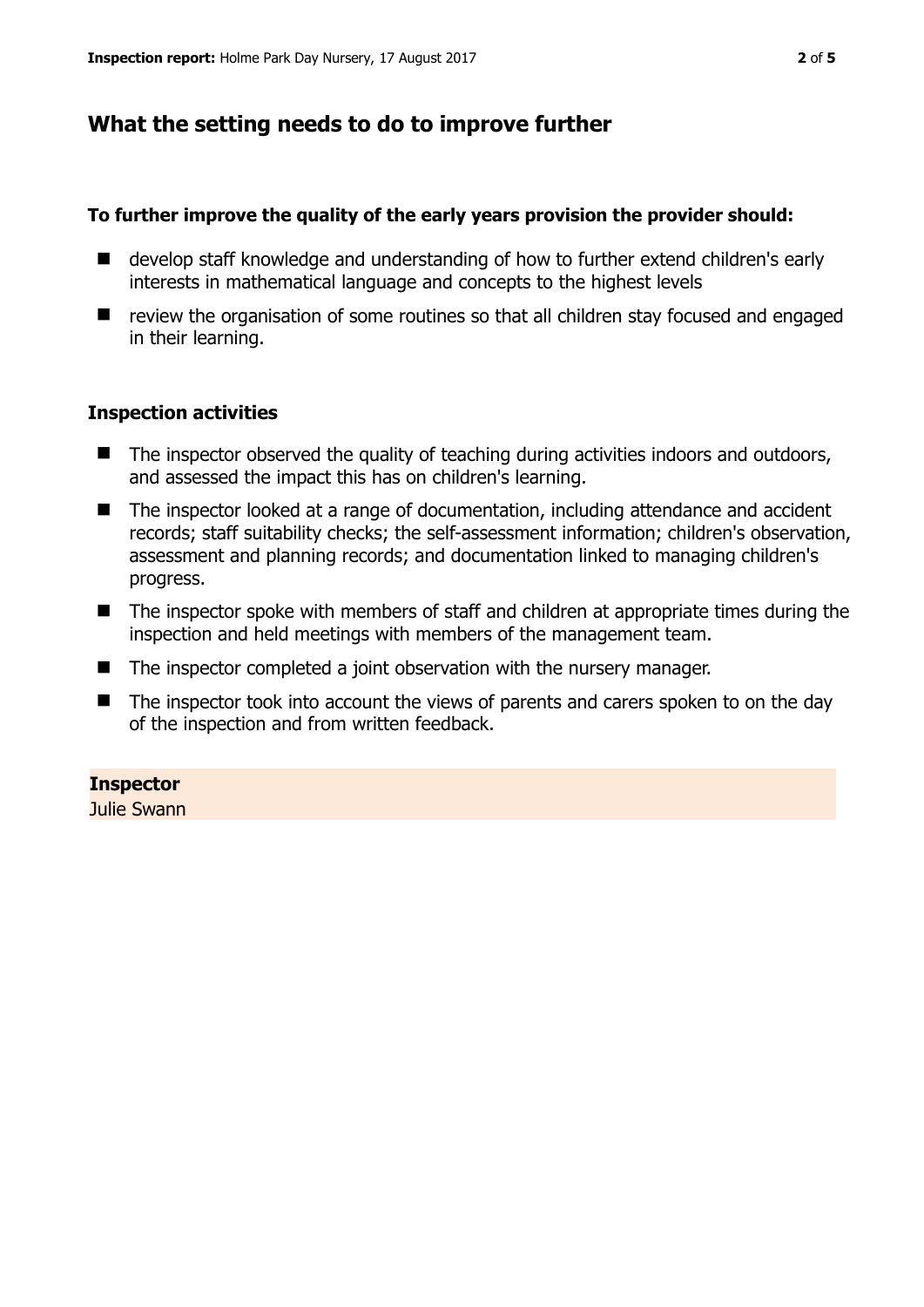## **Inspection findings**

#### **Effectiveness of the leadership and management is good**

The arrangements for safeguarding are effective. The manager and staff keep up to date with changes in safeguarding legislation. They understand the procedure to follow if they have a concern about a child's welfare. The manager follows rigorous recruitment, vetting and induction procedures to ensure all staff are suitable for their roles. The manager monitors and tracks children's development. Swift interventions are put in place to close any identified gaps in learning. The manager works alongside her staff team to support children's good outcomes. Staff have regular one-to-one supervisions, team meetings and appraisals to help evaluate the impact of their teaching. The manager and staff are committed to their ongoing professional development and are keen to further their knowledge and skills. For example, targeted conflict-resolution training has improved their understanding of children's differing behaviours. Good links are established with schools and other settings to help ensure continuity in care.

#### **Quality of teaching, learning and assessment is good**

Staff complete regular observations and assessments of children's achievements. Overall, they use this information well to plan for children's ongoing learning. Staff support children's communication and language skills well. For example, they engage older children in conversations and encourage them to discuss their ideas. They models new words to younger children, such as 'antelope' and 'mammal'. Staff support children to use and develop their senses. For example, younger children enjoy exploring the texture of sand and paint. Older children have great fun with sound and vibration using pipes and crab shells. Staff encourage children to be imaginative in their play. There is much laughter as children become 'pirates' and 'firefighters'. Children test out their early design skills. For example, they build pretend walls using bricks and make cakes out of clay.

#### **Personal development, behaviour and welfare are good**

Staff support children's emotional well-being right from the start. They develop positive relationships with all children and get to know them well. Staff teach children to be independent and develop a healthy lifestyle. For example, they talk to them about healthy eating and encourage them to take responsibility for their own care needs. Children learn to take risks as they play. They use the outdoor play areas daily and delight in exploring. Children begin to develop their understanding of people who are different to them, through their explorations of different cultural and religious festivals.

#### **Outcomes for children are good**

All children are well prepared for the next stage of their learning and for the eventual move on to school. They are confident learners and socialise well. All children develop their early writing skills. For example, younger children make marks with chalk and older children confidently write and sound out the letters of their names. Children's literacy skills are developing well. They sit alongside staff to look at favourite books and excitedly join in with storytelling activities.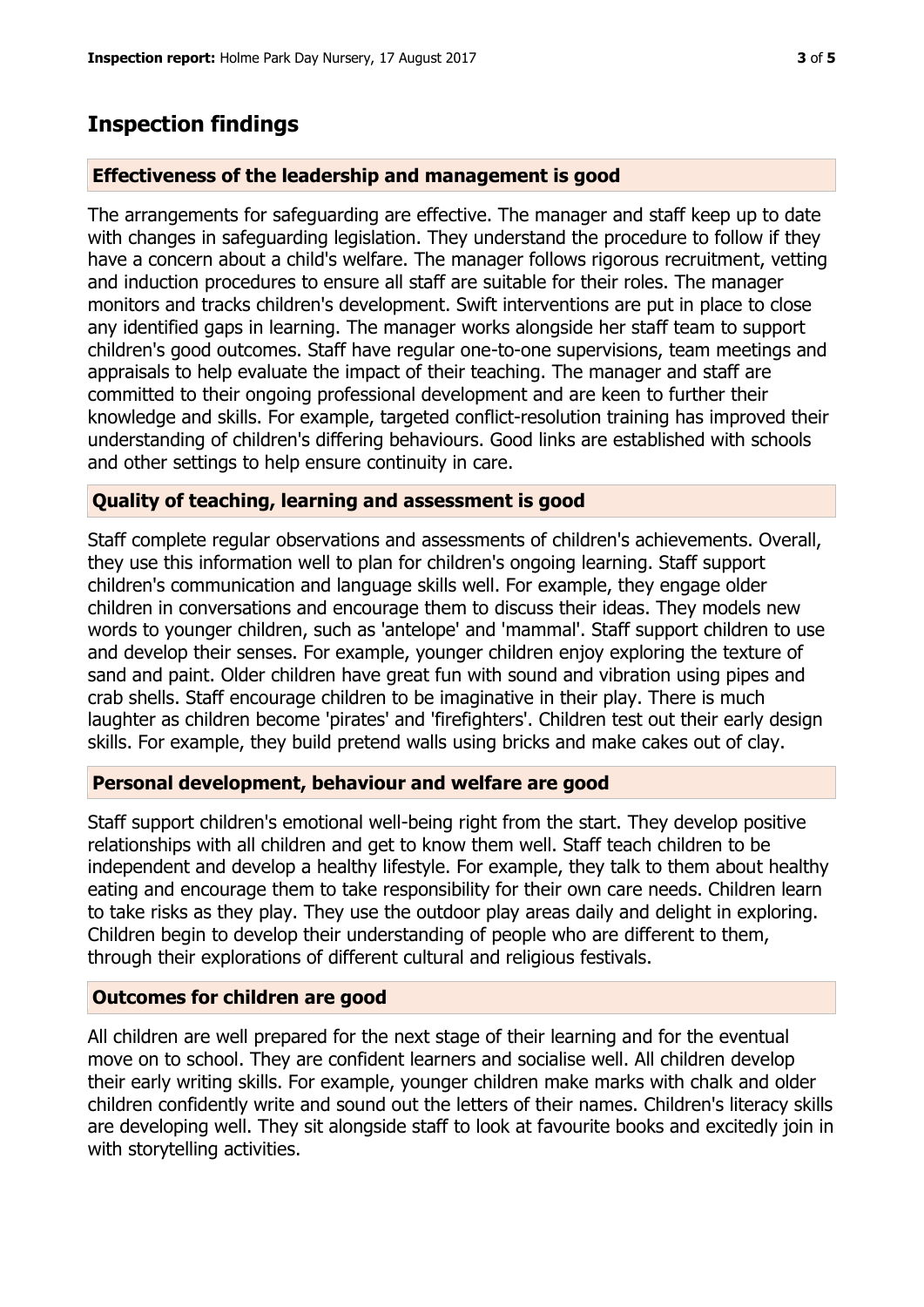# **Setting details**

| Unique reference number                             | EY339360                                                                             |  |
|-----------------------------------------------------|--------------------------------------------------------------------------------------|--|
| <b>Local authority</b>                              | Wokingham                                                                            |  |
| <b>Inspection number</b>                            | 1070816                                                                              |  |
| <b>Type of provision</b>                            | Full-time provision                                                                  |  |
| Day care type                                       | Childcare - Non-Domestic                                                             |  |
| <b>Registers</b>                                    | Early Years Register, Compulsory Childcare<br>Register, Voluntary Childcare Register |  |
| Age range of children                               | $1 - 4$                                                                              |  |
| <b>Total number of places</b>                       | 56                                                                                   |  |
| Number of children on roll                          | 69                                                                                   |  |
| Name of registered person                           | <b>CR Childcare Ltd</b>                                                              |  |
| <b>Registered person unique</b><br>reference number | RP527859                                                                             |  |
| Date of previous inspection                         | 16 September 2014                                                                    |  |
| <b>Telephone number</b>                             | 01189 695545                                                                         |  |

Holme Park Day Nursery registered in September 2006 and is located in Sonning, Berkshire. The nursery is open every weekday from 7.30am until 6.30pm, all year round, except for public holidays and the week between Christmas and New Year. There are 13 members of childcare staff. Of these, one holds qualified teacher status and seven hold appropriate early years qualifications at level 3. The setting receives funding for the provision of free early education for children aged two, three and four years.

This inspection was carried out by Ofsted under sections 49 and 50 of the Childcare Act 2006 on the quality and standards of provision that is registered on the Early Years Register. The registered person must ensure that this provision complies with the statutory framework for children's learning, development and care, known as the early years foundation stage.

Any complaints about the inspection or the report should be made following the procedures set out in the guidance 'Complaints procedure: raising concerns and making complaints about Ofsted', which is available from Ofsted's website: www.gov.uk/government/organisations/ofsted. If you would like Ofsted to send you a copy of the guidance, please telephone 0300 123 4234, or email enquiries@ofsted.gov.uk.